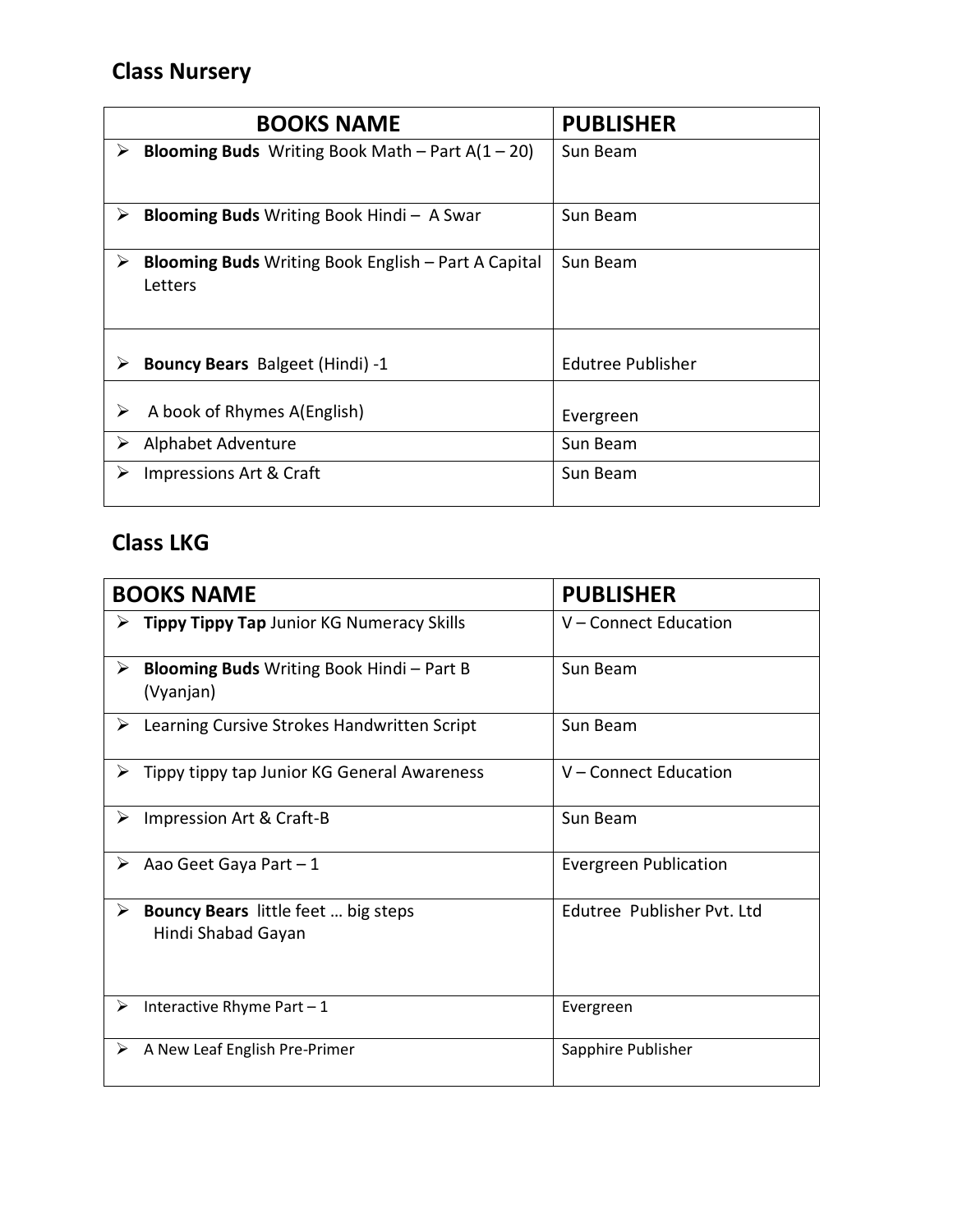| <b>BOOKS NAME</b>                                                                 | <b>PUBLISHER</b>      |
|-----------------------------------------------------------------------------------|-----------------------|
| $\triangleright$ Tippy Tippy Tap Senior KG Numeracy Skills                        | V - Connect Education |
| > Jolly English Reader (text-cum-workbook)<br>level-2                             | SunBeam               |
| $\triangleright$ Learning Cursive Strokes Handwritten Script<br>(Capital & Small) | SunBeam               |
| $\triangleright$ Tippy Tippy Tap Senior KG General<br>Awareness                   | V – Connect Education |
| $\triangleright$ Impression Art & Craft -C                                        | Sunbeam               |
| > Madur sarita -3 Nanah Munah Geet                                                | Sunbeam               |
| $\triangleright$ Swar Tarang                                                      | Evergreen             |
| $\triangleright$ Interactive Rhymes Part -2                                       | Evergreen             |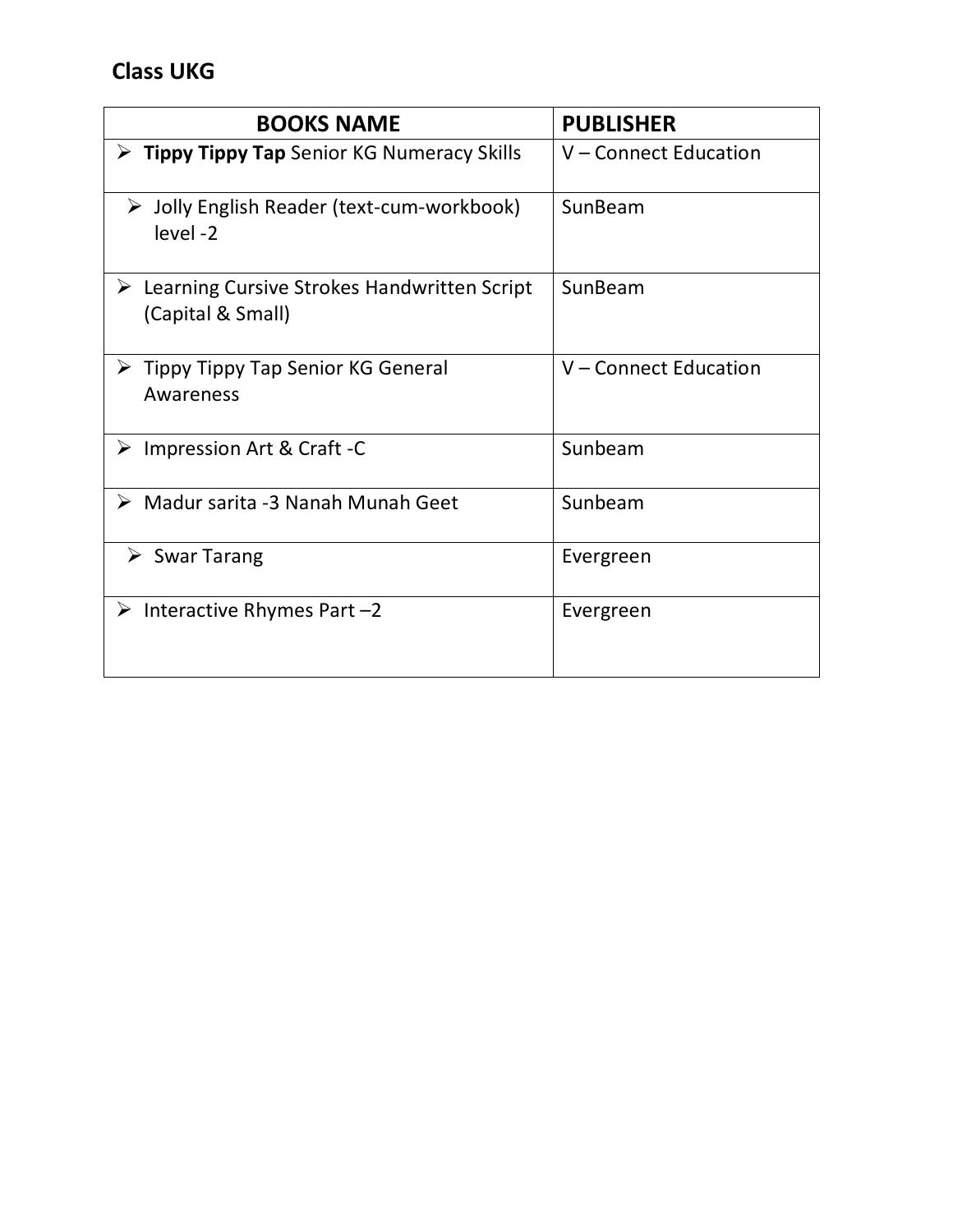**Class 1st**

|            | <b>BOOKS NAME</b>                                      | <b>PUBLISHER</b>             |
|------------|--------------------------------------------------------|------------------------------|
| English    | $\triangleright$ English Ferry (a course in language & |                              |
|            | literature-1)                                          | <b>Macmillan Education</b>   |
|            | $\triangleright$ Grammar Way-1                         |                              |
| Hindi      | ≻ Unmesh Hindi Pathaya Pustak-1                        | New Saraswati House          |
|            | $\triangleright$ Mai aur mera vyakaran-1               |                              |
| Math       | $\triangleright$ Let's Practice Mathematics-1          | Green earth                  |
|            |                                                        | <b>Publication Pvt. Ltd.</b> |
| <b>EVS</b> | ▶ Candid Environmental Studies-1                       | Evergreen                    |
|            |                                                        | Publication                  |
| Comp       | $\triangleright$ Icon 10-1                             | <b>Kips</b>                  |
| G.K        | $\triangleright$ Let's Enhance our Knowledge-1         | Green earth                  |
|            |                                                        | <b>Publications</b>          |

### **Class 2nd**

|            | <b>BOOKS NAME</b>                                      | <b>PUBLISHER</b>             |
|------------|--------------------------------------------------------|------------------------------|
| English    | $\triangleright$ English Ferry (a course in language & |                              |
|            | literature-2)                                          | <b>Macmillan Education</b>   |
|            | $\triangleright$ Grammar Way-2                         |                              |
| Hindi      | ≻ Unmesh Hindi Pathaya Pustak-2                        | New Saraswati House          |
|            | $\triangleright$ Mai aur mera vyakaran-2               |                              |
| Math       | $\triangleright$ Let's Practice Mathematics-2          | Green earth                  |
|            |                                                        | <b>Publication Pvt. Ltd.</b> |
| <b>EVS</b> | > Candid Environmental Studies-2                       | Evergreen                    |
|            |                                                        | Publication                  |
| Comp       | $\triangleright$ Icon 10-2                             | <b>Kips</b>                  |
| G.K        | ≻ Let's Enhance our Knowledge-2                        | Green earth                  |
|            |                                                        | Publications                 |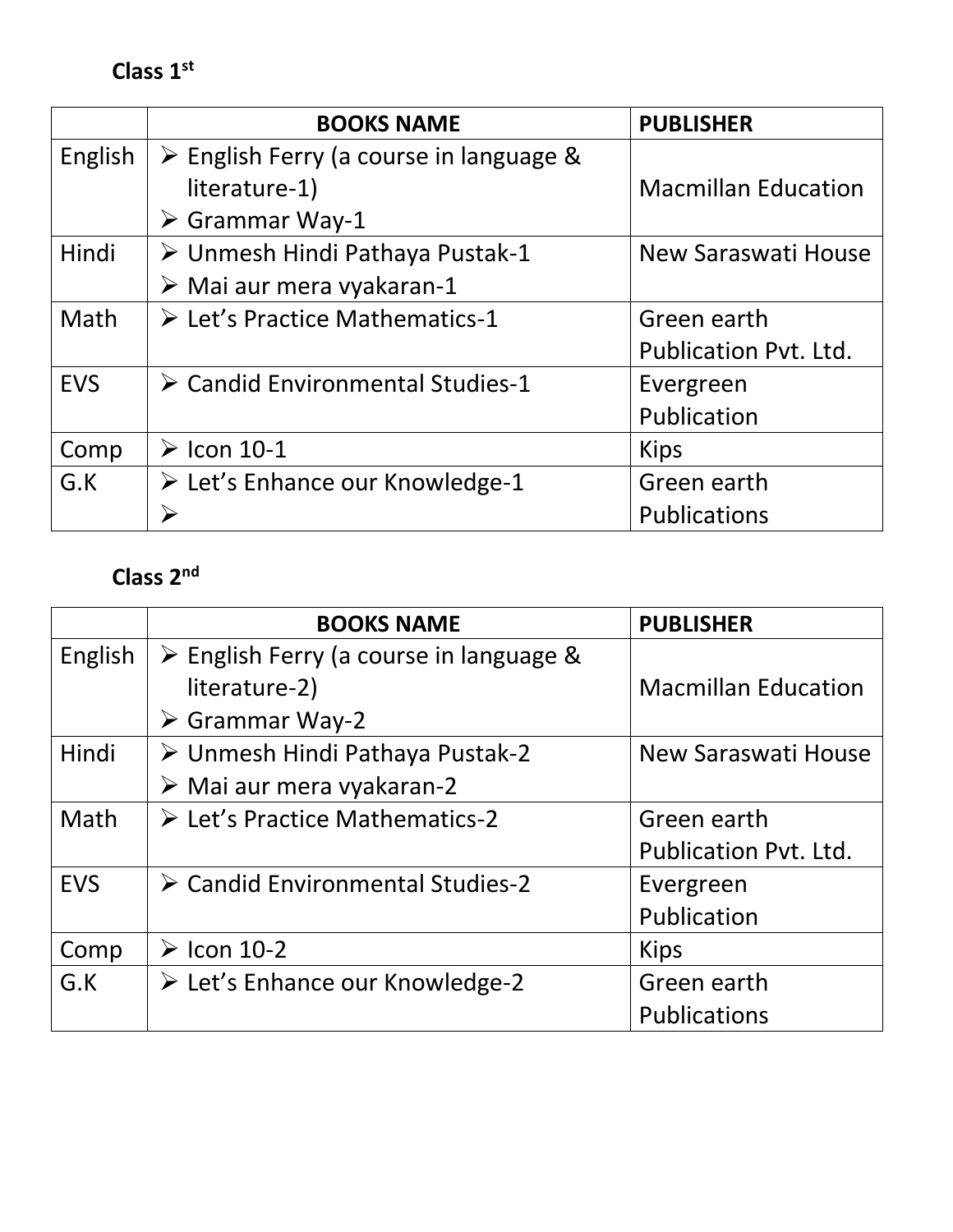**Class 3rd** 

|            | <b>BOOKS NAME</b>                                    | <b>PUBLISHER</b>             |
|------------|------------------------------------------------------|------------------------------|
| English    | $\triangleright$ English Ferry (a course in language |                              |
|            | & literature-3)                                      | <b>Macmillan Education</b>   |
|            | $\triangleright$ Grammar Way-3                       |                              |
| Hindi      | ≻ Unmesh Hindi Pathaya Pustak-3                      | New Saraswati House          |
|            | $\triangleright$ Mai aur mera vyakaran-3             |                              |
| Math       | $\triangleright$ Let's Practice Mathematics-3        | Green earth                  |
|            |                                                      | <b>Publication Pvt. Ltd.</b> |
| <b>EVS</b> | ▶ Candid Environmental Studies-3                     | Evergreen                    |
|            |                                                      | Publication                  |
| Comp       | $\triangleright$ Icon 10 -3                          | <b>Kips</b>                  |
| G.K        | ≻ Let's Enhance our Knowledge-3                      | Green earth                  |
|            |                                                      | <b>Publications</b>          |

### **Class 4th**

|            | <b>BOOKS NAME</b>                                    | <b>PUBLISHER</b>             |
|------------|------------------------------------------------------|------------------------------|
| English    | $\triangleright$ English Ferry (a course in language |                              |
|            | & literature-4)                                      | <b>Macmillan Education</b>   |
|            | $\triangleright$ Grammar Way-4                       |                              |
| Hindi      | ≻ Unmesh Hindi Pathaya Pustak-4                      | New Saraswati House          |
|            | $\triangleright$ Mai aur mera vyakaran-4             |                              |
| Math       | $\triangleright$ Let's Practice Mathematics-4        | Green earth                  |
|            |                                                      | <b>Publication Pvt. Ltd.</b> |
| <b>EVS</b> | ▶ Candid Environmental Studies-4                     | Evergreen                    |
|            |                                                      | Publication                  |
| Comp       | $\triangleright$ Icon 10 -4                          | <b>Kips</b>                  |
| G.K        | > Let's Enhance our Knowledge-4                      | Green earth                  |
|            |                                                      | <b>Publications</b>          |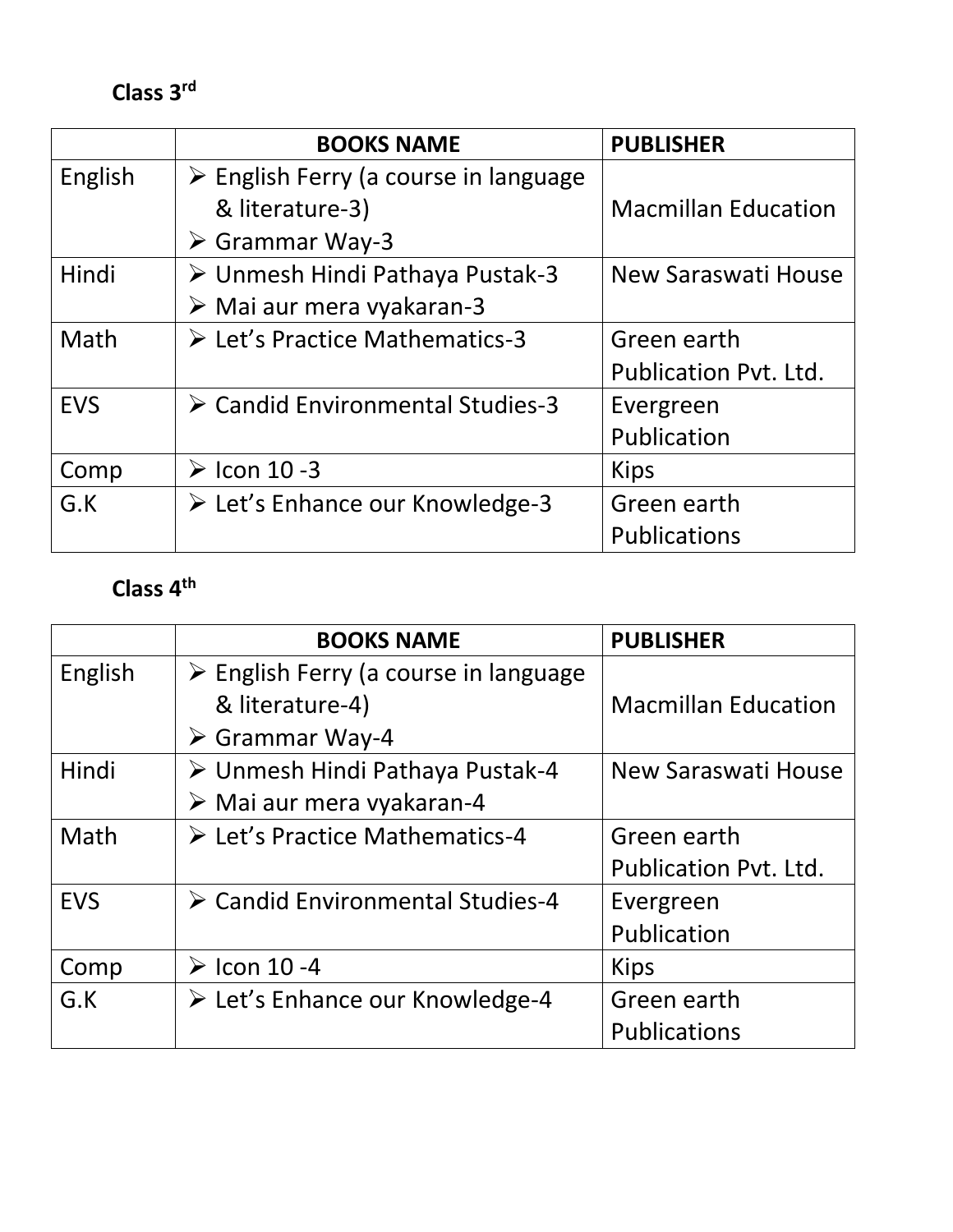**Class 5th** 

|            | <b>BOOKS NAME</b>                                    | <b>PUBLISHER</b>                |
|------------|------------------------------------------------------|---------------------------------|
| English    | $\triangleright$ English Ferry (a course in language |                                 |
|            | & literature-5)                                      | <b>Macmillan Education</b>      |
|            | $\triangleright$ Grammar Way-5                       |                                 |
| Hindi      | ▶ Unmesh Hindi Pathaya Pustak-5                      | New Saraswati House             |
|            | $\triangleright$ Mai aur mera vyakaran-5             |                                 |
| Math       | ▶ Let's Practice Mathematics-5                       | <b>Green earth Publication</b>  |
|            |                                                      | Pvt. Ltd.                       |
| <b>EVS</b> | ▶ Candid Environmental Studies-5                     | <b>Evergreen Publication</b>    |
| Comp       | $\triangleright$ Icon 10-5                           | <b>Kips</b>                     |
| G.K        | ≻ Let's Enhance our Knowledge-5                      | <b>Green earth Publications</b> |
| Urdu       | $\blacktriangleright$                                |                                 |

### **Class 6th**

|         | <b>BOOKS NAME</b>                                                       | <b>PUBLISHER</b>               |
|---------|-------------------------------------------------------------------------|--------------------------------|
| English | $\triangleright$ English Ferry (a course in language<br>& literature-6) | <b>Macmillan Education</b>     |
|         | $\triangleright$ Grammar Way-6                                          |                                |
| Hindi   | ≻ Unmesh Hindi Pathaya Pustak-6                                         | New Saraswati House            |
|         | $\triangleright$ Mai aur mera vyakaran-6                                |                                |
| Math    | $\triangleright$ Let's Practice Mathematics-6                           | <b>Green earth Publication</b> |
|         |                                                                         | Pvt. Ltd.                      |
| Science | $\triangleright$ Eureka Plus-6                                          | <b>Macmillan Education</b>     |
| Comp    | $\triangleright$ Icon 10-6                                              | <b>Kips</b>                    |
| G.K     | $\triangleright$ Let's Enhance our Knowledge-6                          | Green earth                    |
|         |                                                                         | <b>Publications</b>            |
| S.St    | $\triangleright$ My wonderful book of Social                            | Cordova                        |
|         | Science-6                                                               |                                |
| Urdu    | ➤                                                                       |                                |